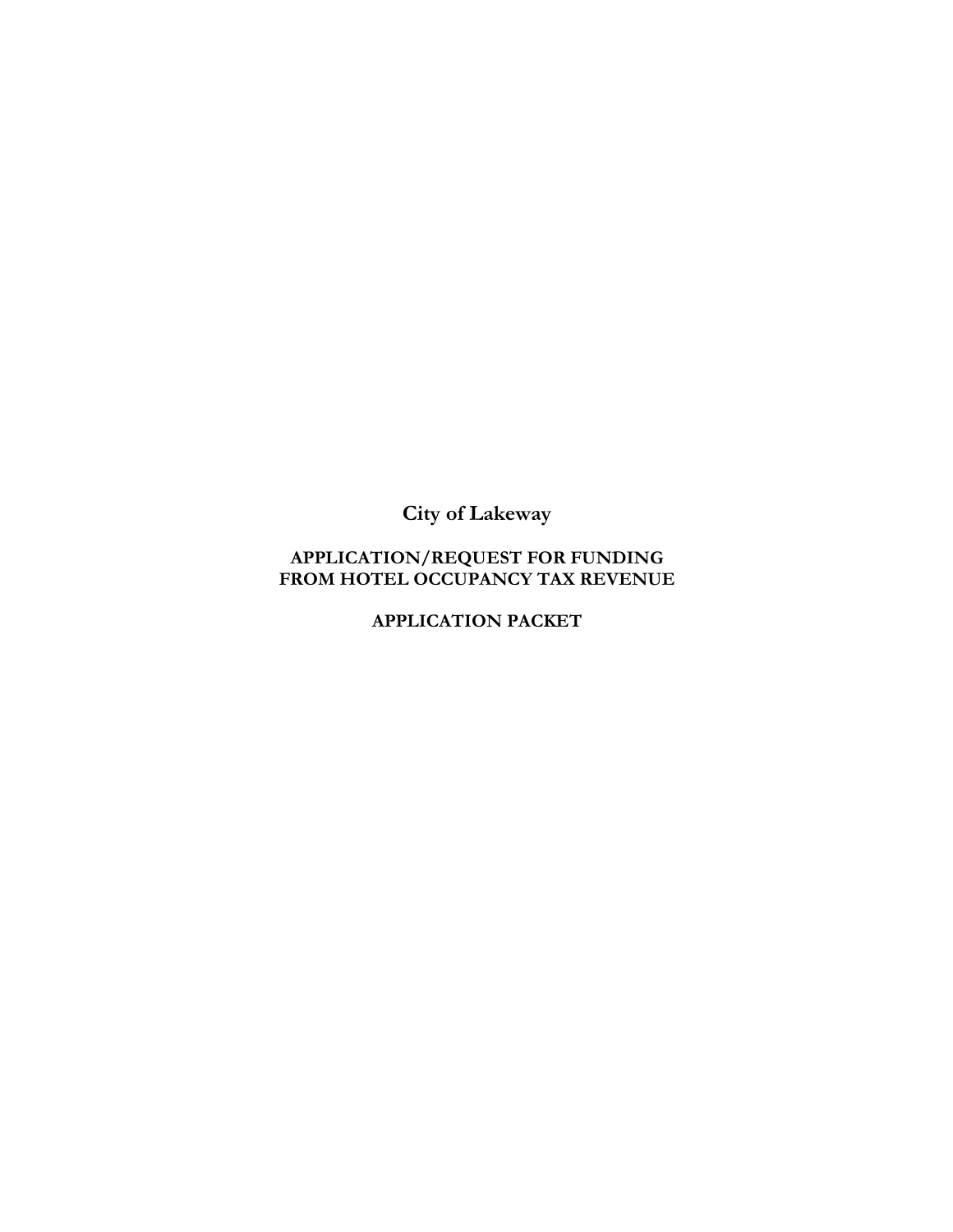#### **APPLICATION/REQUEST FOR FUNDING FROM HOTEL OCCUPANCY TAX REVENUE**

**Application Packet**

# **Contents**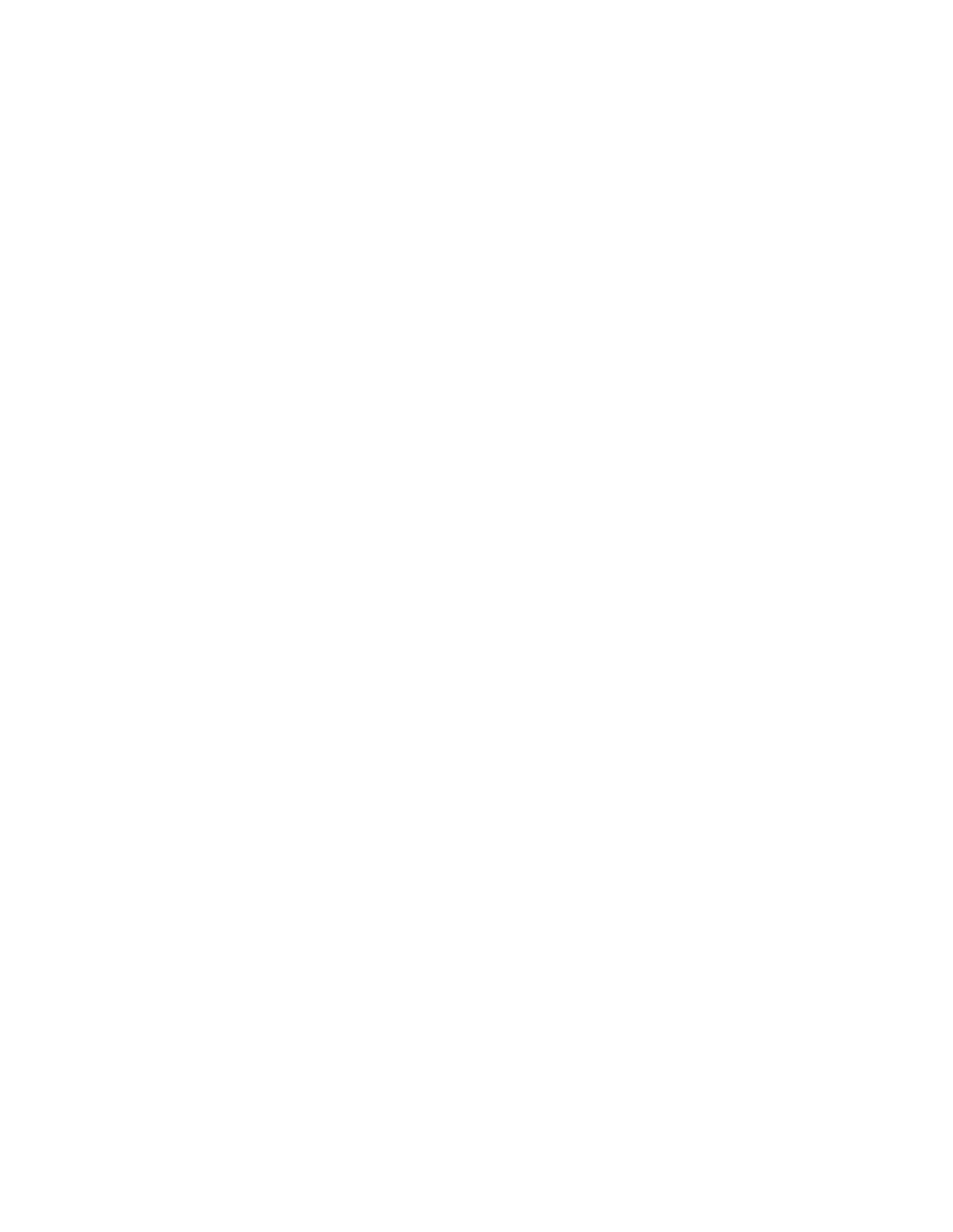# **APPLICATION PROCESS -- PROCEDURES AND DEADLINES**

#### **1. Application Submission Deadline**

The HOT funding application packet must be fully completed and submitted to the City of Lakeway - Finance Department no later than sixty (60) days before funding is needed. Every effort will be made to present the application to Council as soon as possible.

Pages 7 – 14 of the application packet (along with any required or requested supporting documentation) must be fully completed and returned as directed on application by the referenced deadline.

#### **2. Notification to Applicants**

The City will send notification letters to Applicants informing them of the decision by the last day of the quarter in which application was made. Such correspondence may also include requirements of other materials due and deadlines for submission of same. Such correspondence may also require Applicant to duly execute "City of Lakeway Funding Agreement." The decision of the City, both as to grant/denial of funding and as to amount of funding, will be the final decision.

#### **3. Deadlines for Subsequent Documentation**

**(a) Fund expenditure outline, and request letter -- deadline not later than 60 days prior to receipt of funds.** Applicant shall submit a fund expenditure outline describing exactly how funds will be used, along with a request letter formally requesting funds at least sixty (60) days before the funds are to be received. Such fund expenditure outline and request letter shall be mailed or delivered as directed on form.

**(b) Post-Funding Analysis and proofs of payment -- deadline not later than 60 days after event.**  These materials must be submitted not later than sixty (60) days following the event, and should be returned as directed on form.

The Post-Funding Analysis should mirror the budget presented in Applicant's original application and outline, and proofs of payment must be receipts that reflect actual monies expended. If Applicant did not spend the total amount of funding received, then that amount must be returned or repaid to the City of Lakeway.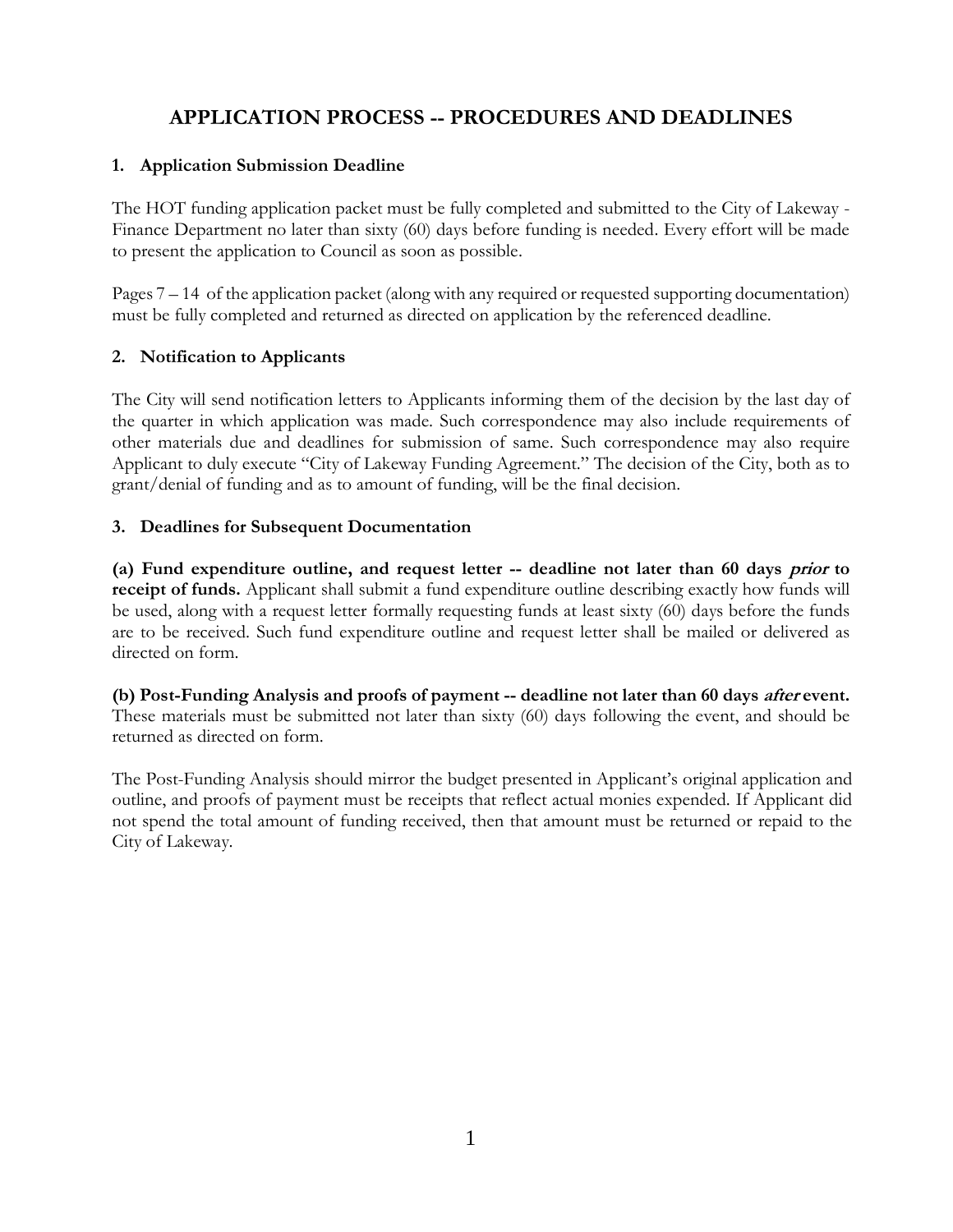### **CITY OF LAKEWAY HOTEL OCCUPANCY TAX POLICY**

#### **1. Taxing Authority**

The rules on the application of the municipal Hotel Occupancy Tax (HOT) are codified in Chapter 351 of the Tax Code, which authorizes the City of Lakeway to impose such tax on hotels, motels, inns, and bed-and-breakfast establishments.

#### **2. Hotel Occupancy Tax Revenue:**

Under the Texas Tax Code, the following businesses are considered "hotels" and are required to collect hotel occupancy taxes from their guests: "Any building or buildings in which members of the public obtain sleeping accommodations for consideration" for less than 30 days, including a hotel, motel, tourist home, tourist house, tourist court, lodging house, inn, rooming house, or bed and breakfast facilities.

The Hotel Occupancy Tax revenue is used to promote tourism and the hotel industry in Lakeway. The city collects 7% in HOT funds from area hotels, motels, and short-term rental properties on a quarterly basis. The city forfeits 1% of the total tax due for timely filing and payment of the taxes.

The local hotel occupancy tax statutes provide for specific penalties a city may assess against hotel operators who fail to file the hotel tax collections report, file late or without full payment, or produce false tax returns. The City of Lakeway charge 15% of the amount due after the tax has been delinquent for one complete fiscal quarter and an interest fee of 10% per annum beginning 60 days from the due date.

#### **3. Allowable Use of Hotel Occupancy Tax Revenue:**

- 3.1. Texas Tax Code (Code) Sec 351.101 (5) defines a tourist as an individual who travels from the individual's residence to a different municipality, county, state or country for pleasure, education, or culture.
- 3.2. The (Code) states that revenue derived from hotel occupancy tax may be used only if both parts of the following two-part test are met.
	- 3.2.1. Part One of the test requires that usage of HOT funds must directly enhance and promote visitors and the convention and hotel industry as permitted by Subsection (a) of the Code.
	- 3.2.2. Part Two of the test requires that all expenditures must clearly fit into one of the statutorily provided categories listed below:
		- 3.2.2.1. **Convention center facilities or visitor information centers:** the acquisition of sites for and the construction, improvement, enlarging, equipping, repairing,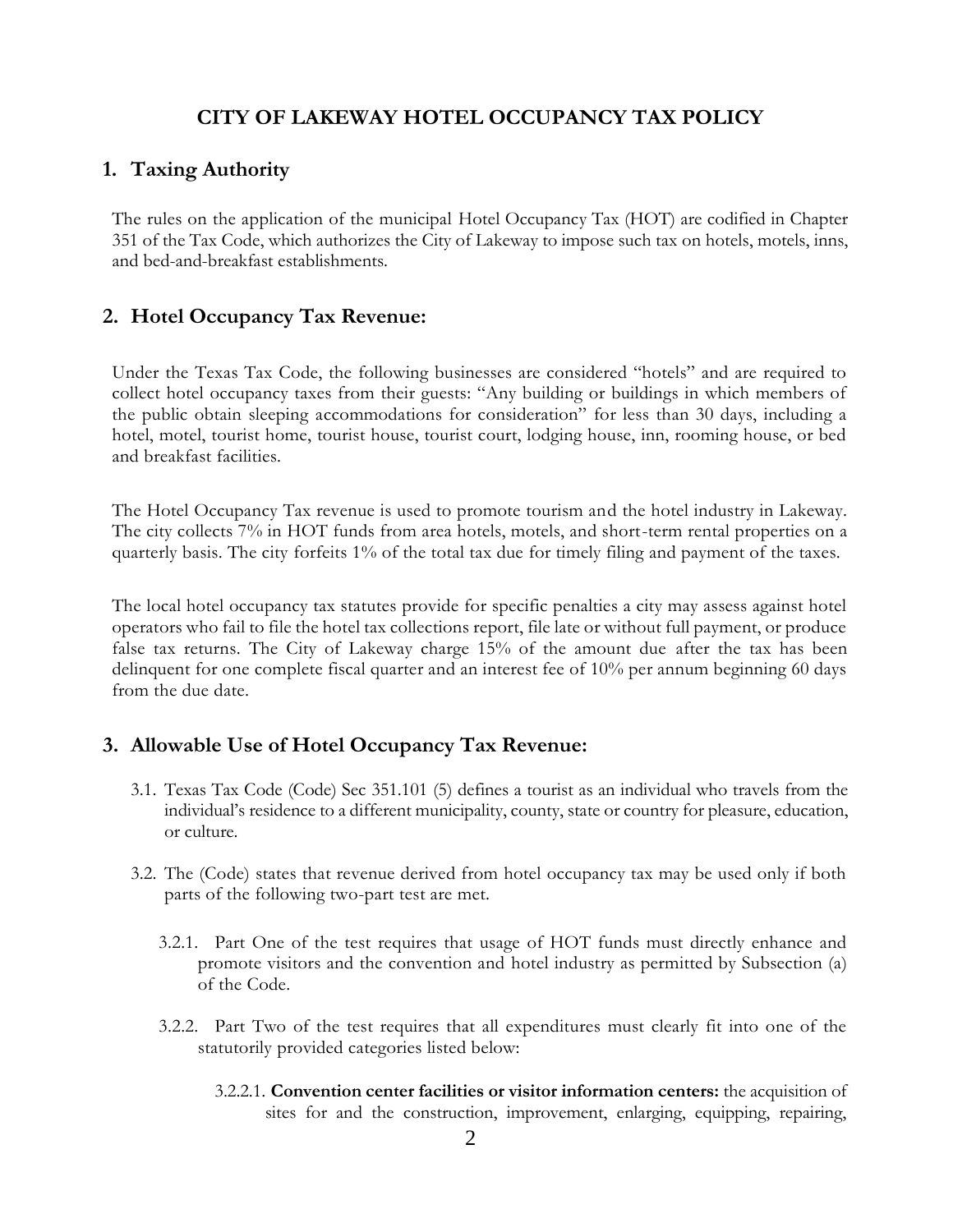operation, and maintenance of convention center facilities or visitor information centers, or both;

- 3.2.2.2. **Registration of convention delegates:** the furnishing of facilities, personnel, and materials for the registration of convention delegates or registrants;
- 3.2.2.3. **Advertising, and conducting solicitations and promotional programs to attract tourists and convention delegates:** advertising and conducting solicitations and promotional programs to attract tourists and convention delegates or registrants to the municipality or its vicinity;
- 3.2.2.4. **Promotion of the arts:** the encouragement, promotion, improvement, and application of the arts, including instrumental and vocal music, dance, drama, folk art, creative writing, architecture, design and allied fields, painting, sculpture, photography, graphic and craft arts, motion pictures, radio, television, tape and sound recording, and other arts related to the presentation, performance, execution, and exhibition of these major art forms;
- 3.2.2.5. **Historical restoration and preservation projects or activities:** historical restoration and preservation projects or activities or advertising and conducting solicitations and promotional programs to encourage tourists and convention delegates to visit preserved historic sites or museums: (a) at or in the immediate vicinity of convention center facilities or visitor information centers; or (b) located elsewhere in the municipality or its vicinity that would be frequented by tourists and convention delegates;
- 3.2.2.6. **Signage:** Funding of signage directing the public to sights and attractions that are frequently visited by hotel guests. Must comply with all signage regulations.
- 3.2.2.7. **Transportation Systems for Tourists:** Funding City or privately owned and operated transportation systems to transport tourists from hotels in and near the city to touristic attractions in or near the City. The law specifically prohibits the use of the local hotel tax to cover the costs for a transportation system that serves the general public.

#### **4. Annual Reporting Requirements:**

In accordance with SB1221, municipality shall submit an annual report on the Hotel Tax Revenues to the State Comptroller, on the form prescribed by the comptroller, not later that February 20<sup>th</sup> of each year.

#### **5. Hotel Occupancy Tax Funding:**

5.1. To actively promote Lakeway as a touristic destination, the City allows entities to apply for Hotel Occupancy Tax Funding. The purpose of HOT funding is to assist and support qualified events/activities/facilities, *not* to be the major patron or the majority funds provider for the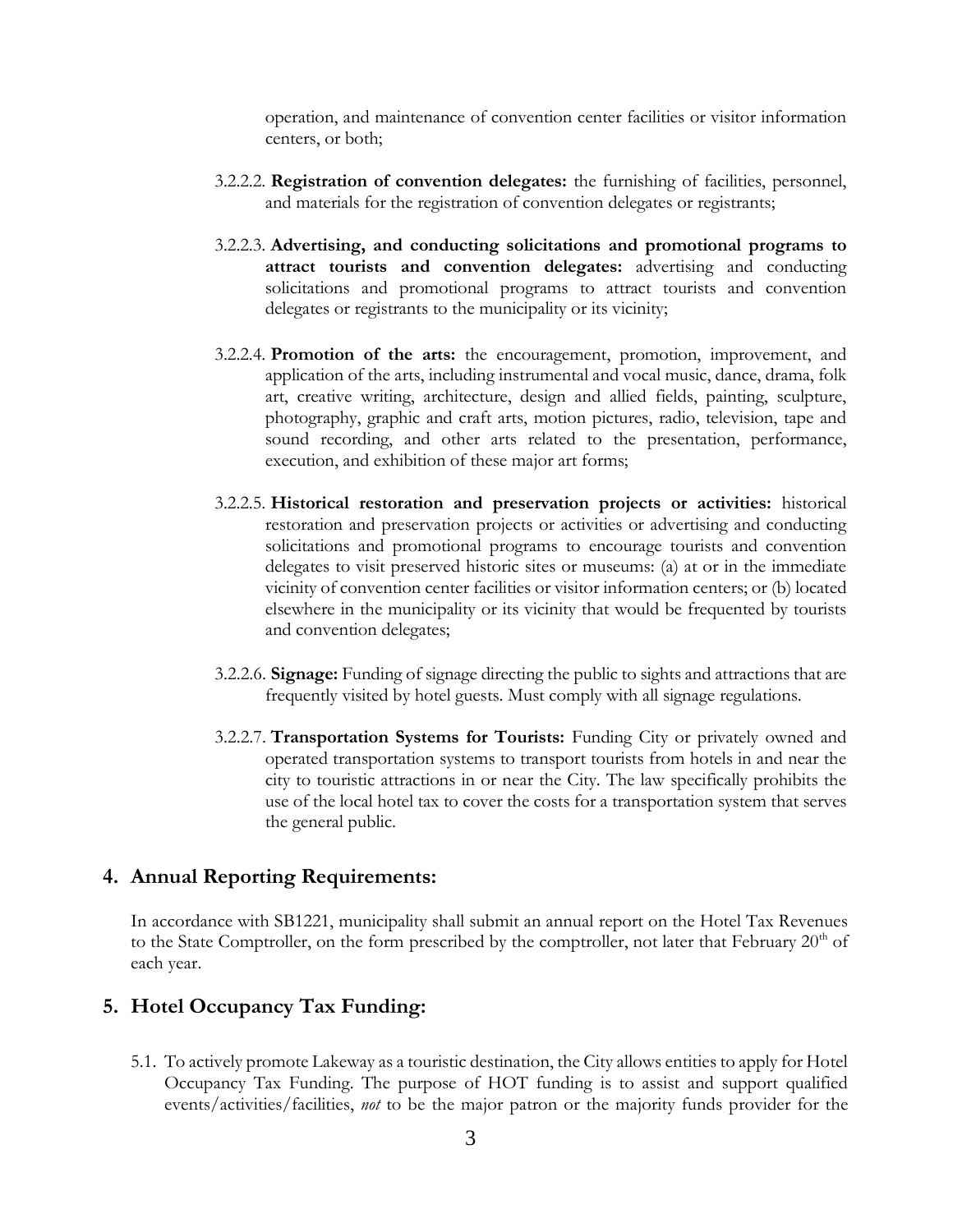event/activity/facility.

- 5.2. The funds are to be used in compliance with Chapter 351 of the Tax Code and in accordance with the City of Lakeway Hotel Tax Revenue Policy.
- 5.3. Recipients are responsible for assuring compliance with all statutory, and other legal requirements applicable to receipt, use, expenditure and accounting of hotel tax revenues. No provision, restrictions, or lack thereof, in these guidelines shall excuse the failure of a recipient to comply with all such requirements.
- 5.4. The HOT funding application packet must be fully completed and submitted to the City of Lakeway - Finance Department no later than sixty (60) days before funding is needed. Every effort will be made to present the application to Council as soon as possible. New applicants shall complete the HOT Funding Request Form outlining how the funds will be used, along with a letter to formally request funding. Returning applicants must include a copy of the Post Funding Compliance Analysis for the most recent funding.
- 5.5. Priority will be given to those events and entities based upon documented ability to directly promote visitors and the convention and hotel industry in Lakeway by "being likely to cause increased hotel or convention activity." Applicants will document the potential to generate increased hotel or convention activity by:
	- 5.5.1.Providing historical information on the number of room nights used during previous years of the same event/activity/facility;
	- 5.5.2.Providing current information on the size of room blocks reserved at area hotels to accommodate anticipated overnight guests attending the funded event/activity/facility;
	- 5.5.3.Providing historical information on the number of guests at hotels or other lodging facilities that attended the funded event/activity/facility; and/or
	- 5.5.4. Providing examples of marketing of programs and activities likely to generate or encourage overnight visitors to local lodging properties.
- 5.6. All Applicants are encouraged to patronize local businesses for food, supplies, materials, printing, and the like.
- 5.7. Applicants for event funding must have insurance coverage prior to the event. A copy must be presented along with the application for funding. The City is not responsible for any insurance or legal claims related to the funded event.
- 5.8. A portion of the revenues from any event/activity/facility receiving HOT funds should be channeled back into the future costs of operating that same event/activity/facility or the continued operation of such. The amount of revenue that will be dedicated towards that purpose should be included in the Post Funding Compliance Analysis.
- 5.9. No other outside events, projects, charities, or the like which are also sponsored by the host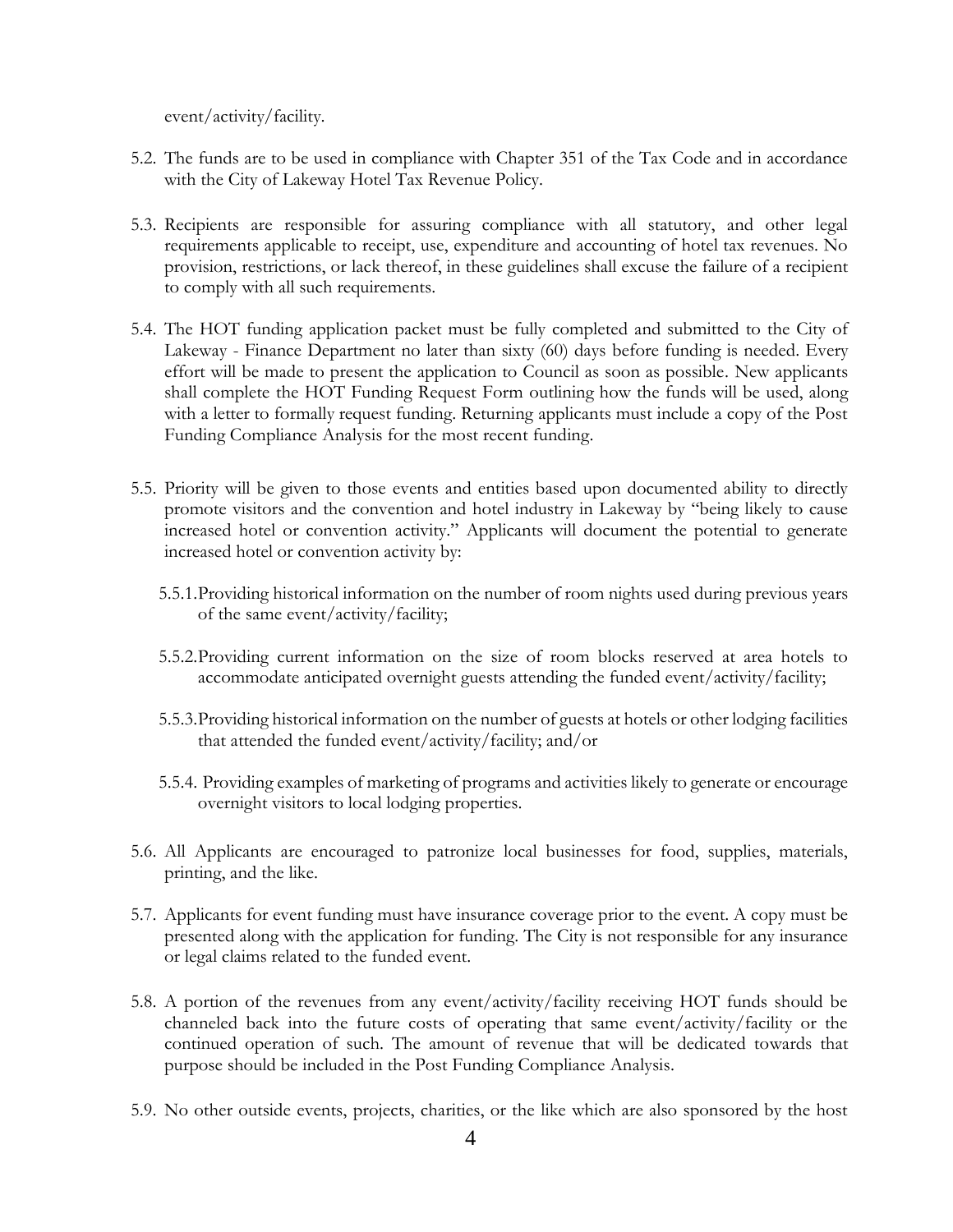organization may profit from HOT funding of the particular event/activity/facility funded.

- 5.10. It is critical that the Application/Request for Funding be filled out completely and accurately. It is the responsibility of the Applicant to specifically explain how the funds will be used only in eligible ways.
- 5.11. If applying under the Advertising category, please note the local requirement that advertising must be accomplished in advance of the event/activity/facility, and must utilize legitimate media for promotion outside of the area, i.e. direct mail, newspapers, magazines, radio, television, billboards, internet advertising. In all publications (e.g., flyers, programs, brochures, press releases, advertisements, annual reports and all other mailing pieces), recipient shall acknowledge in some meaningful way that their organization is funded in part by the City of Lakeway. Such acknowledgement might take the form of inclusion on a donors list for particular events. Recipients are advised that usage of the official City logo is restricted. Any use of the City logo must be coordinated with and approved by the appropriate City representatives, to ensure compliance with these standards. Written authorization must be obtained from the City Manager or their designee.
- 5.12. City Council evaluates the manner in which the funds will be disbursed for the approved application. Event/activity/facility may be funded in advance, on a reimbursement basis or a combination of both.
- 5.13. Maximum funding guidelines
	- 5.13.1. All funding requests should be for fifty percent (50%) or less of Applicant's total projected gross revenue from the event/activity/facility.
	- 5.13.2. All advertising requests must be fifty percent 50% less than the gross advertising expenditures.
	- 5.13.3. Applicants must match at one-to-one of the total funds requested from the City and provide detailed support for all advertising expenditures so that the one-to-one match can be verified by the City.
- 5.14. Hotel tax funding recipients shall maintain complete and accurate financial records of each expenditure of hotel occupancy tax revenue made by the organization and, on request of the governing body of the municipality or other person, shall make the records available for inspection and review to the governing body or other person. All financial records and any other records relating to the hotel tax funding shall be subject to the requirements of the Public Information Act.
- 5.15. Applicants are on notice that, while the City makes decisions based on estimated budgets and projections, documentation of how granted funds were spent must be actual costs supported by proofs of payment. Any monies not used or not used lawfully must be returned or repaid to the City within sixty (60) days of the event, along with the completed Post Funding Compliance Analysis.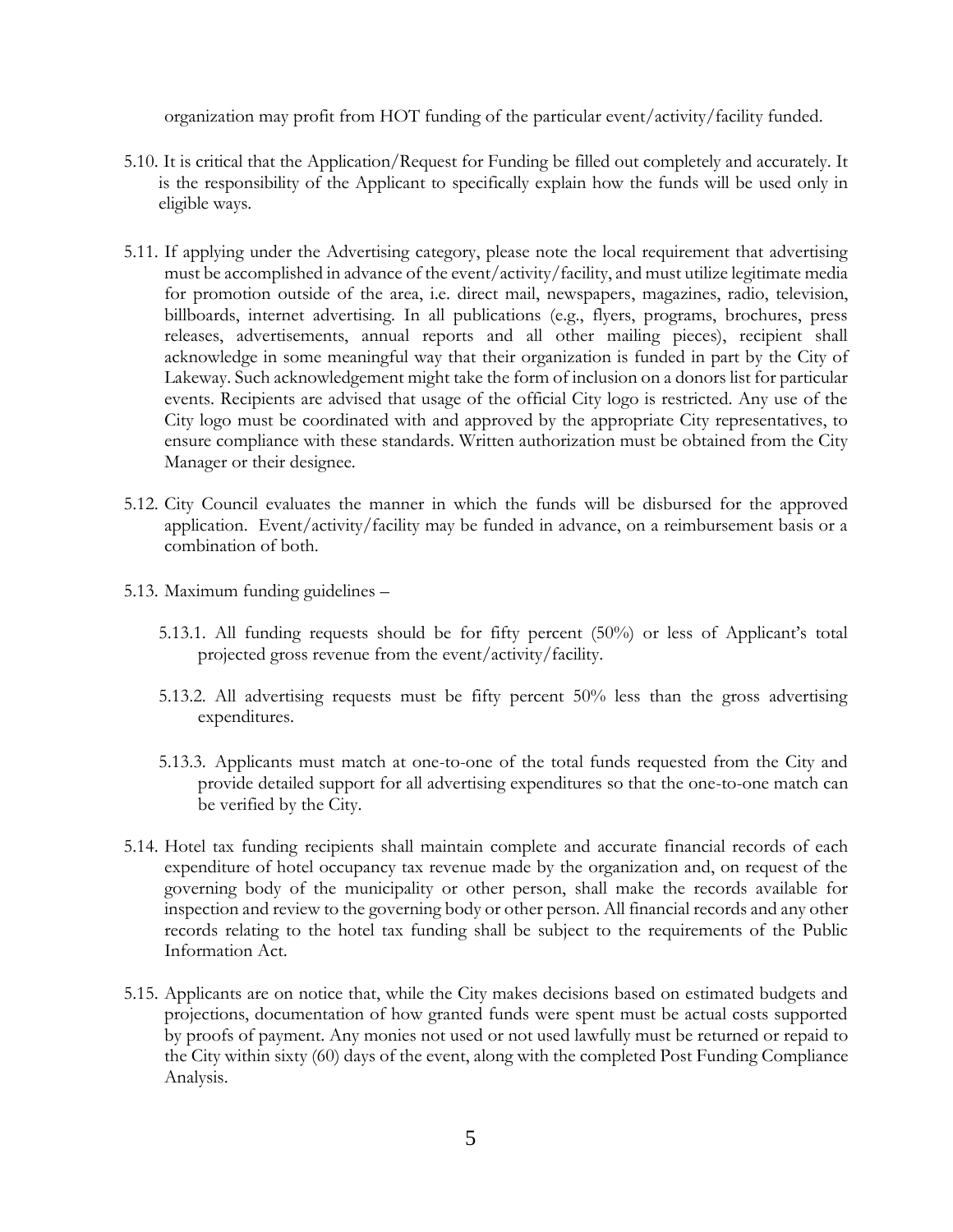5.16. The final accounting of funds must mirror the items and time frames outlined in the funding application and request letter. Deviations will be noted on staff's report to Council to evaluate those deviations. Council may require the applicant to refund unallowable expenditures back to the City.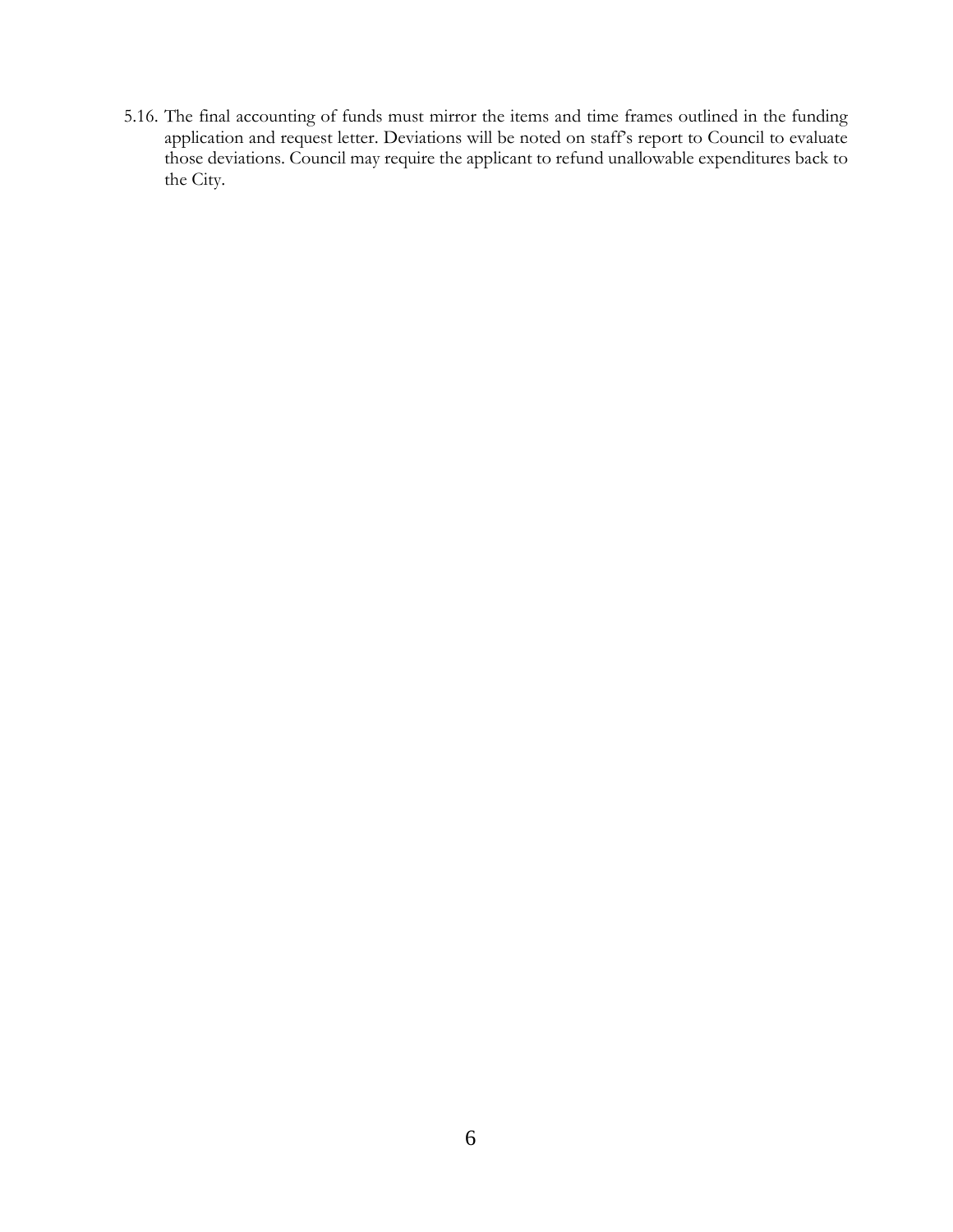# **APPLICATION**

## **A - FUNDING CONSIDERATIONS CHECKLIST**

| Name of Event/Activity/Facility |  |
|---------------------------------|--|
|                                 |  |

 $\Box$  Yes  $\Box$  No Does your event/activity/facility pass Part One of the statutory test, defined specifically as directly enhancing and promoting visitors in Lakeway AND directly enhancing and promoting the convention and hotel industry in Lakeway?

 $\Box$  Yes  $\Box$  No Does your event/activity/facility pass Part Two of the statutory test, defined specifically as fitting into one or more of the following categories?

#### **Please check which category or categories:**

**If applicable, date of Event/Activity:**

- $\Box$  Convention center facilities or visitor information centers
- Facilities, personnel and materials for registration of convention delegates
- $\Box$  Advertising, and conducting solicitations and promotional programs to attract tourists and convention delegates
- $\Box$  Promotion of the arts, including instrumental and vocal music, dance, drama, folk art, creative writing, architecture, design and allied fields, painting, sculpture, photography, graphic and craft arts, motion pictures, radio, television, tape and sound recording
- $\Box$  Historical restoration and preservation projects or activities, or advertising and conducting solicitations and promotional programs to encourage tourists to visit preserved historic sites or museums in the area
- $\Box$  Funding of signage directing the public to sights and attractions that are frequently visited by hotel guests.
- $\Box$  Funding of privately owned and operated transportation systems to transport tourists from hotels in and near the city to touristic attractions in or near the City. The law specifically prohibits the use of the local hotel tax to cover the costs for a transportation system that serves the general public.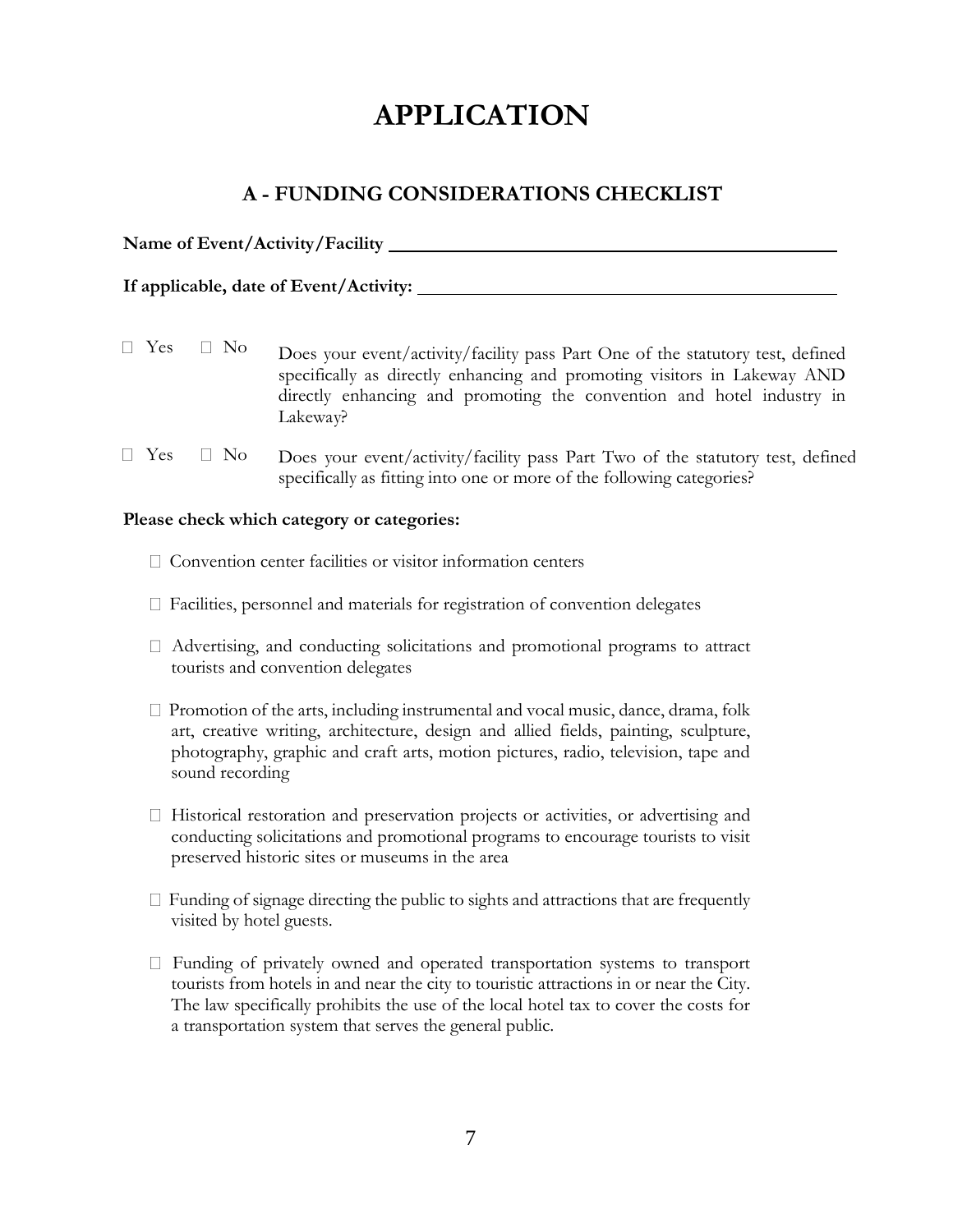|        | Yes | $\Box$ No                | Is your application filled out thoroughly and completely, and are all required<br>pages attached?                                                                                                                                                                                                                                                      |  |
|--------|-----|--------------------------|--------------------------------------------------------------------------------------------------------------------------------------------------------------------------------------------------------------------------------------------------------------------------------------------------------------------------------------------------------|--|
|        | Yes | $\Box$ No                | Is your request for funding in accordance with the maximum funding<br>guidelines?                                                                                                                                                                                                                                                                      |  |
| $\Box$ | Yes | $\Box$ No                | If applicable, have you submitted the Post-Funding Analysis and proofs of<br>payment for last year's event/activity/facility?                                                                                                                                                                                                                          |  |
|        | Yes | N <sub>0</sub><br>$\Box$ | If applicable, have you returned or repaid the City for any previous funds not<br>used or not used lawfully?                                                                                                                                                                                                                                           |  |
|        | Yes | N <sub>o</sub><br>$\Box$ | Have you documented how you will accurately track out-of-town guests,<br>showing that your event will attract tourists that will directly support visitors<br>and the hotel and convention industry in the area?                                                                                                                                       |  |
|        | Yes | N <sub>0</sub>           | Is your request for fifty percent (50%) or less of your total projected gross<br>revenue from the event/activity/facility?                                                                                                                                                                                                                             |  |
|        | Yes | N <sub>0</sub><br>П      | If you are applying under the Advertising category, is your request for fifty<br>percent (50%) or less of your total projected advertising expenditures and have<br>you documented your entire advertising budget?                                                                                                                                     |  |
|        | Yes | N <sub>0</sub><br>$\Box$ | your request no more than a one-to-one match for your<br>Is.<br>event/activity/facility and does your application list anticipated matching<br>funds?                                                                                                                                                                                                  |  |
|        | Yes | N <sub>0</sub><br>$\Box$ | If you are applying under the Advertising category, have you met the local<br>requirement that advertising must be accomplished in advance of the<br>event/activity/facility, and must utilize legitimate media for promotion outside<br>of the area, i.e. direct mail, newspapers, magazines, radio, television, billboards,<br>internet advertising? |  |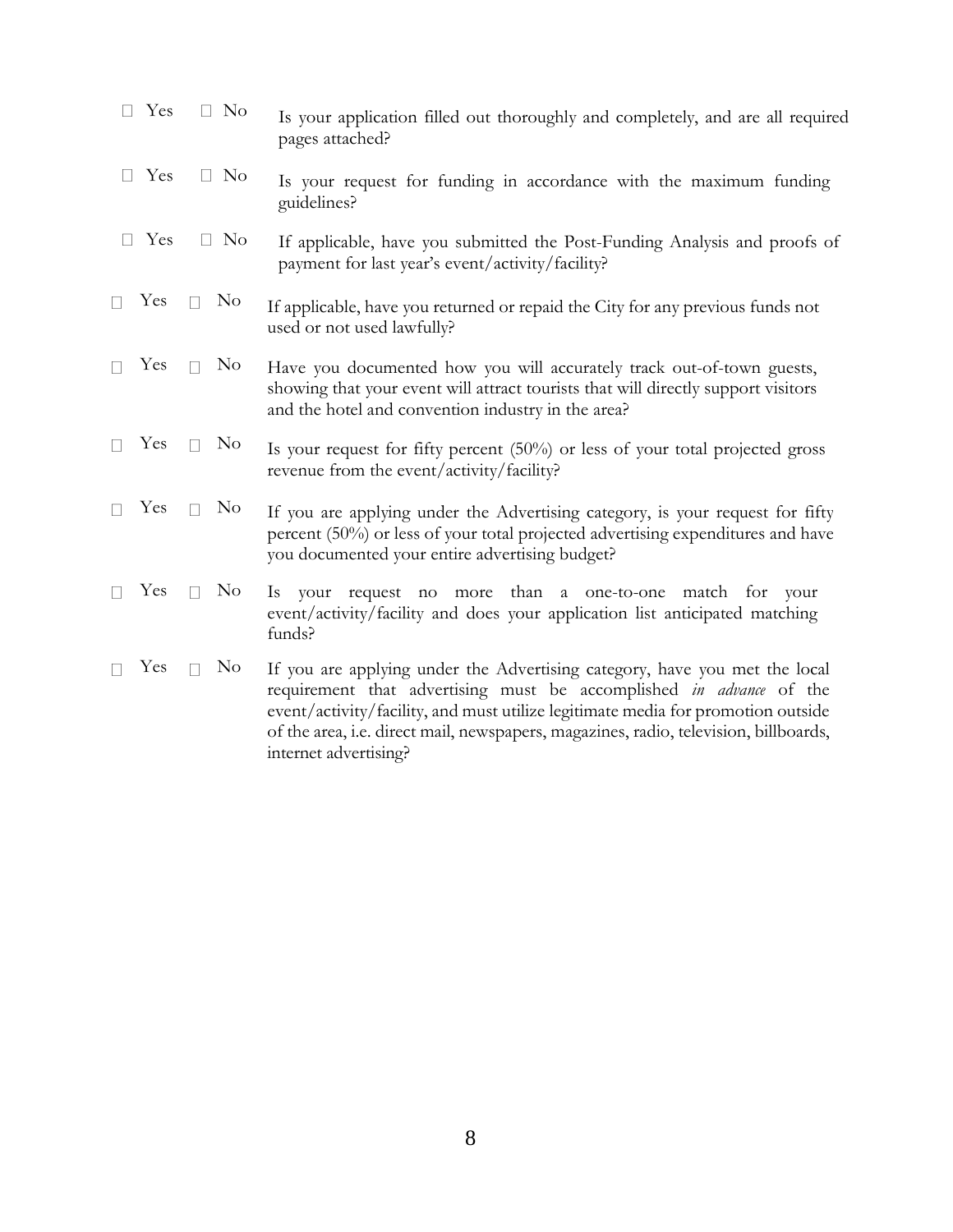# **B – FUNDING REQUEST**

| <b>Organization Information</b>                                    |
|--------------------------------------------------------------------|
| Date:                                                              |
| Name of Organization:                                              |
| Address:                                                           |
| City, State, Zip:                                                  |
| Contact Name:                                                      |
| Contact Phone Number:                                              |
| Web Site Address for Event/Activity/Facility:                      |
| Is your organization: Non-Profit $\square$<br>Private/For Profit □ |
| Tax ID #: $\qquad \qquad$                                          |
| Organization's Creation Date:                                      |
| Purpose of your organization:                                      |
|                                                                    |
|                                                                    |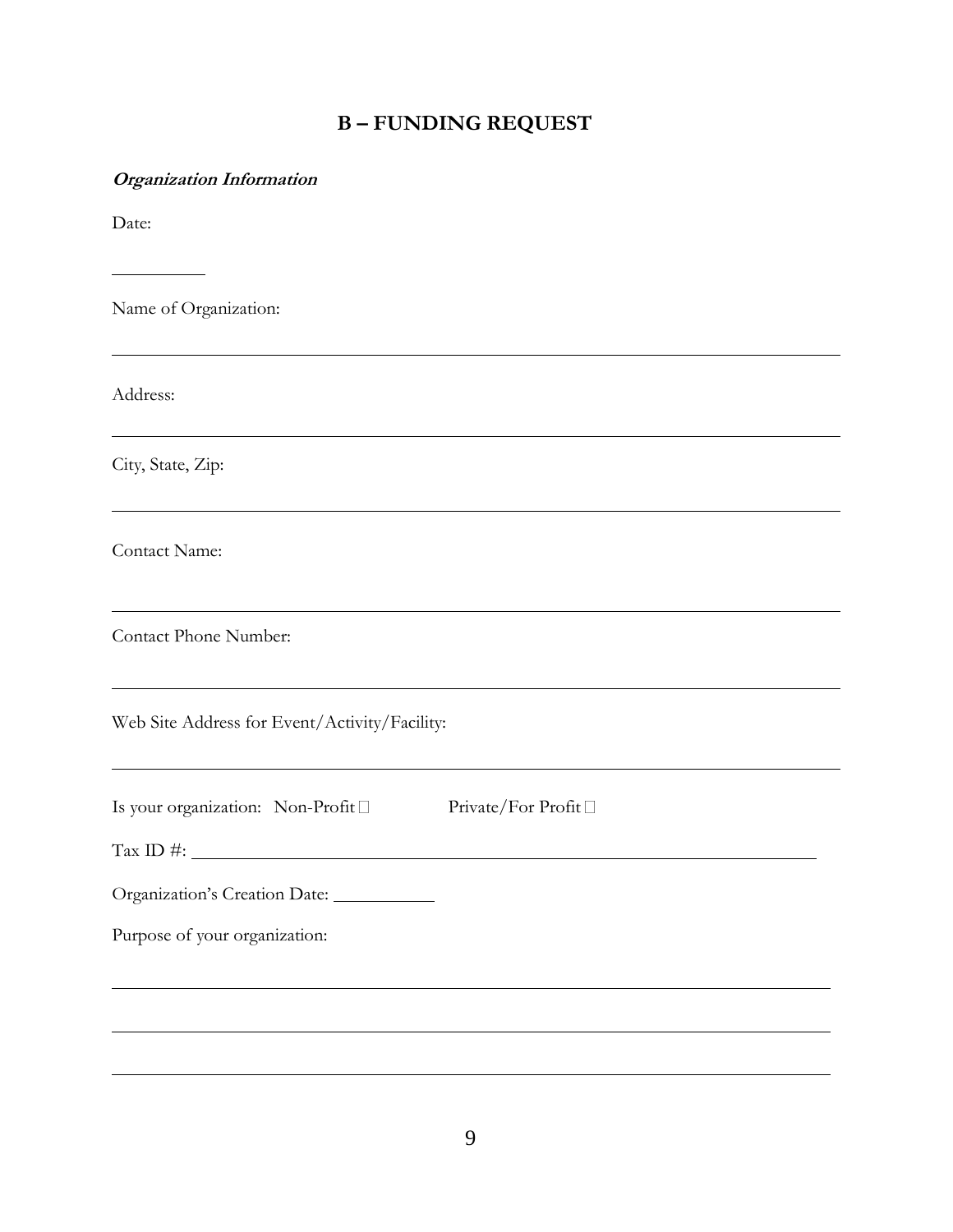#### **Event/Activity/Facility Information**

Name of Event/Activity/Facility:

Date of Event/Activity:

Primary Location of Event/Activity/Facility:

Amount of HOT Funding Requested:

**FUND USAGE:** How will the funds be used?

Primary Purpose of Funded Event/Activity/Facility: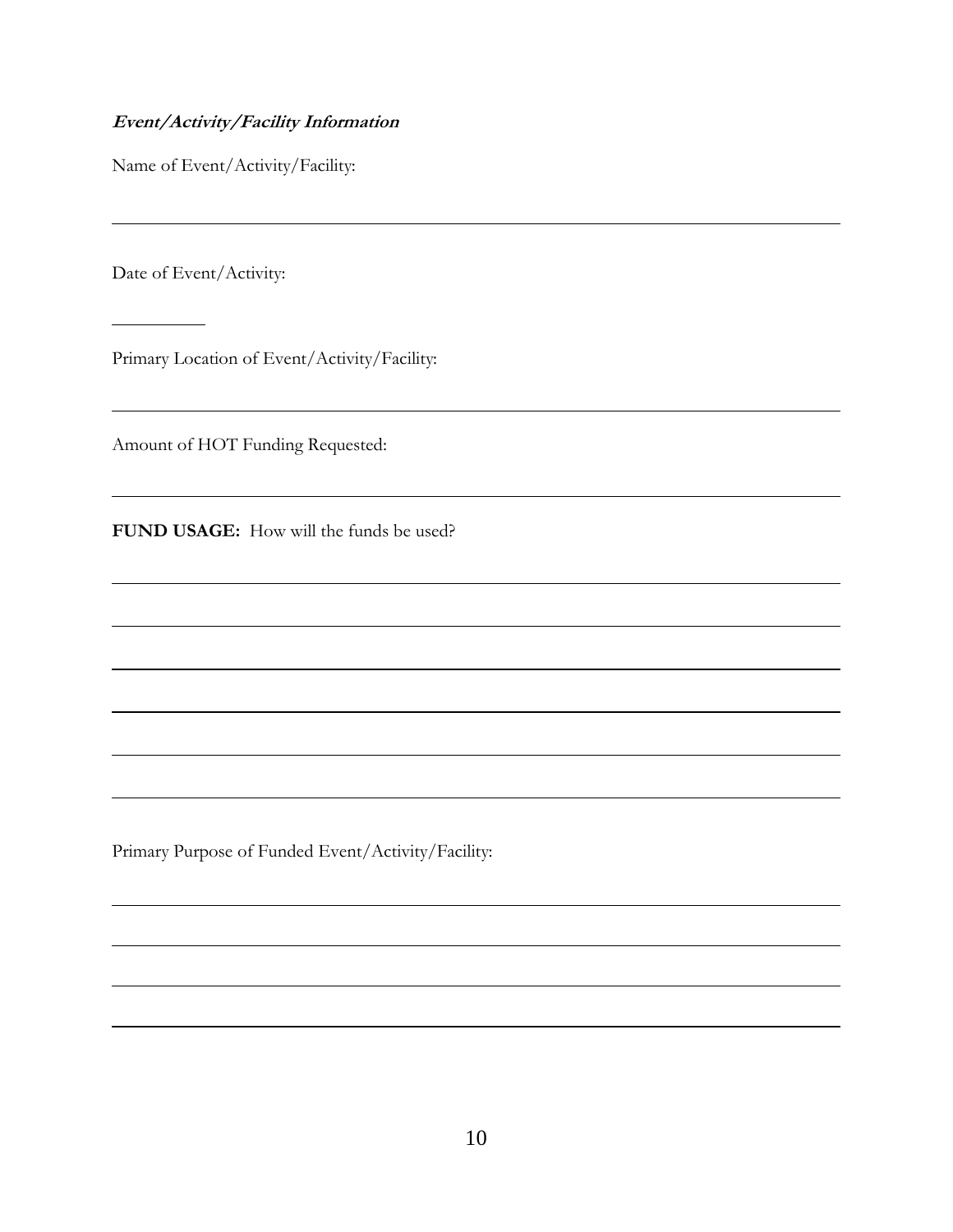**Check which statutory categories apply to funding request AND amount requested under each category**:

**Convention center facilities or visitor information centers:** the acquisition of sites for and the construction, improvement, enlarging, equipping, repairing, operation, and maintenance of convention center facilities or visitor information centers, or both;

 $\mathbb S$ 

- **Registration of convention delegates:** the furnishing of facilities, personnel, and materials for the registration of convention delegates or registrants;
	- $\frac{1}{2}$
- **Advertising, and conducting solicitations and promotional programs to attract tourists and convention delegates:** advertising and conducting solicitations and promotional programs to attract tourists and convention delegates or registrants to the municipality or its vicinity;

 $\mathbb{S}$ 

 **Promotion of the arts:** the encouragement, promotion, improvement, and application of the arts, including instrumental and vocal music, dance, drama, folk art, creative writing, architecture, design and allied fields, painting, sculpture, photography, graphic and craft arts, motion pictures, radio, television, tape and sound recording, and other arts related to the presentation, performance, execution, and exhibition of these major art forms;

 $\sim$ 

 **Historical restoration and preservation projects or activities:** historical restoration and preservation projects or activities or advertising and conducting solicitations and promotional programs to encourage tourists and convention delegates to visit preserved historic sites or museums: (a) at or in the immediate vicinity of convention center facilities or visitor information centers; or (b) located elsewhere in the municipality or its vicinity that would be frequented by tourists and convention delegates;

 $\mathbb{S}$ 

**Signage:** Funding of signage directing the public to sights and attractions that are frequently visited by hotel guests. Must comply with all signage regulations.

 $\frac{1}{2}$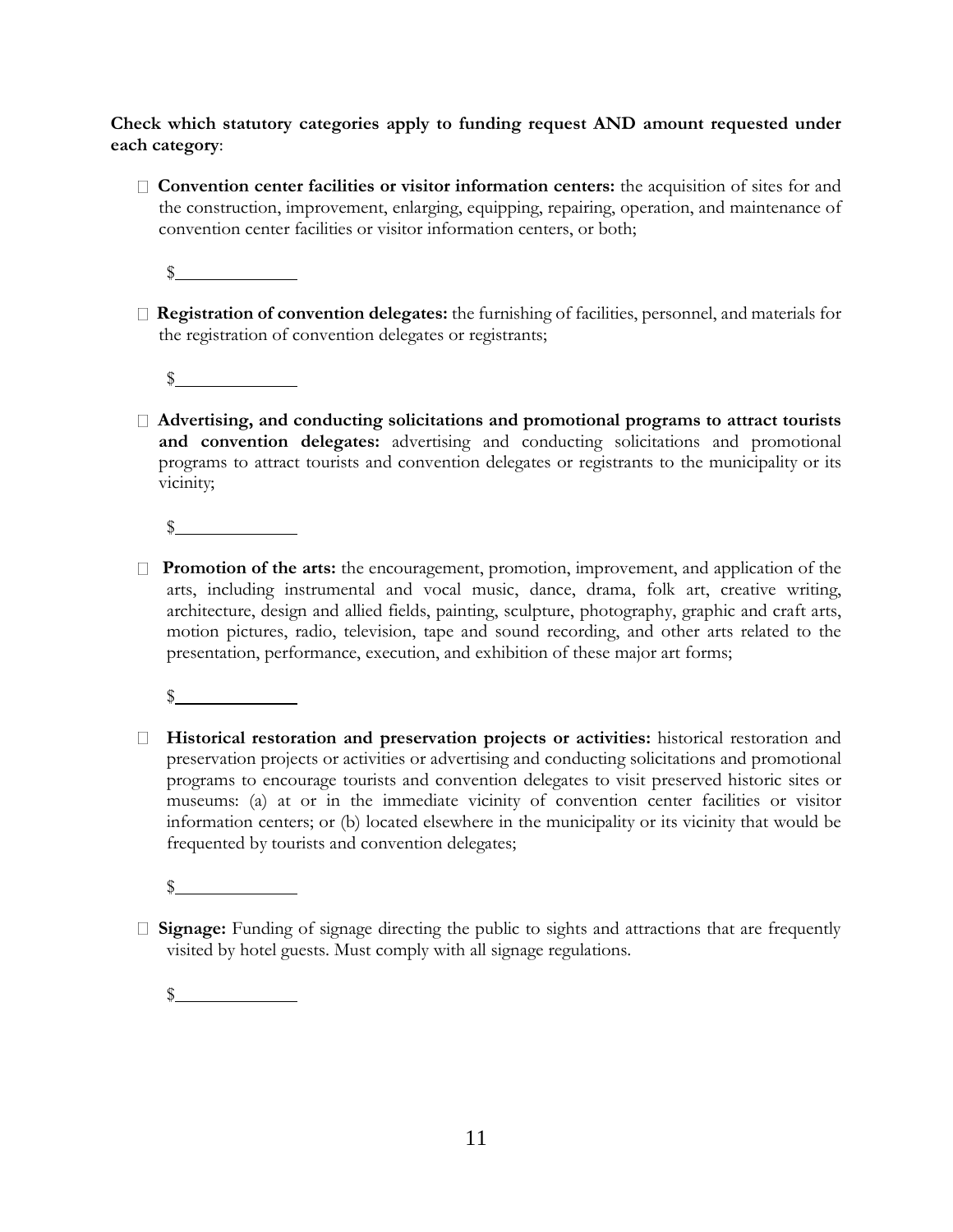**Transportation Systems for Tourists:** Funding City or privately owned and operated transportation systems to transport tourists from hotels in and near the city to touristic attractions in or near the City. The law specifically prohibits the use of the local hotel tax to cover the costs for a transportation system that serves the general public.

 $\mathbb{S}$ 

#### **Questions for ALL Funding Requests**

How many years have you held this event/activity?

Expected attendance:

How many people attending the event/activity/facility will use Lakeway hotels, motels, inns or bedand-breakfast establishments?

How many nights will they stay?

Do you reserve a room block for this event/activity/facility at an area hotel and, if so, for how many rooms and at which hotels?

Please list other years (over the last three years) that you have hosted your event/activity/facility, and list the amount of assistance given from HOT funding and the number of hotel rooms used:

City Month/Year Held Assistance Amount Number of Hotel Rooms Used

How will you measure the impact of your event/activity/facility on area hotel activity?

Please list all other organizations, government entities and grants that have offered financial support to your event/activity/facility, and respective amounts: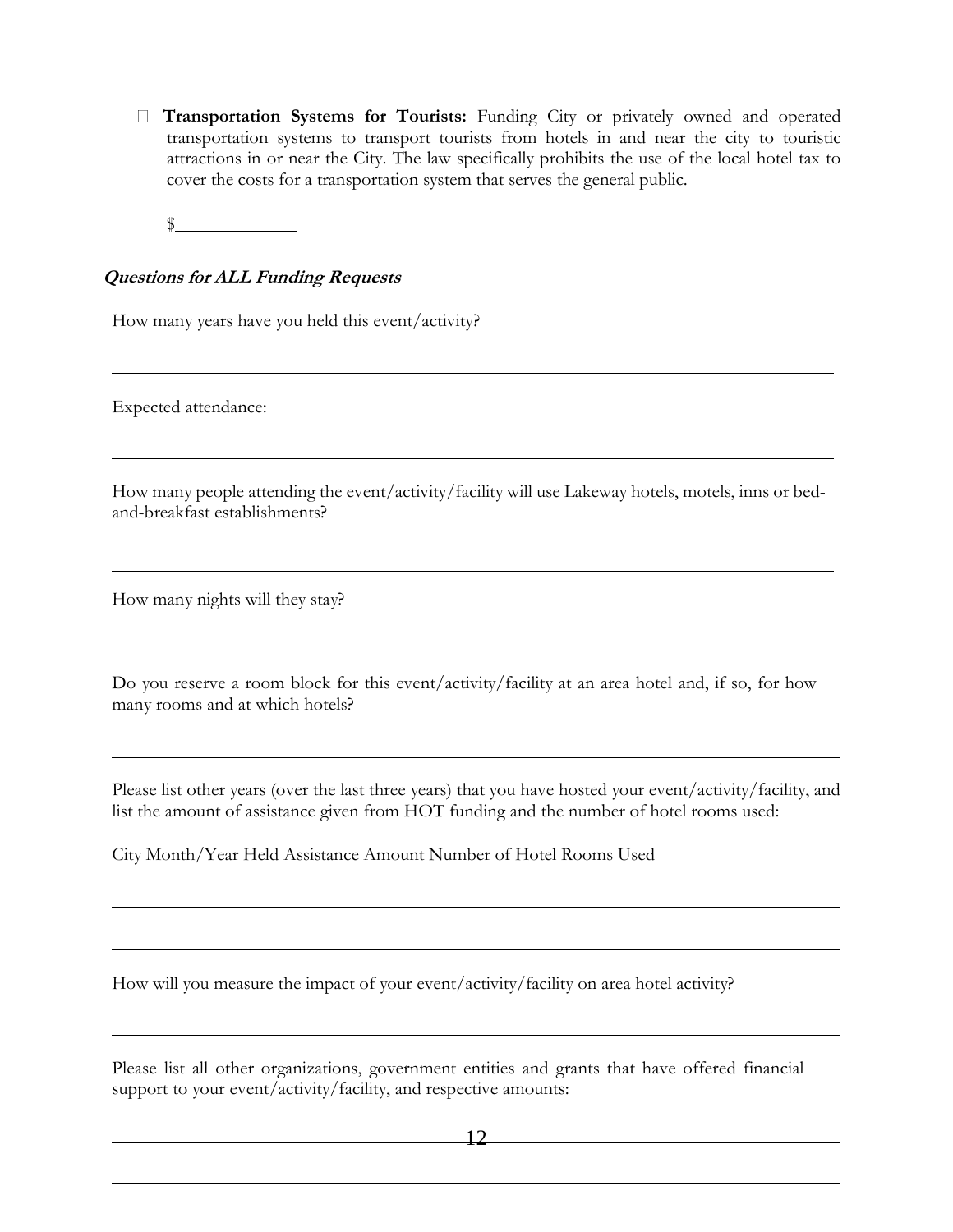Please check all promotion efforts your organization is coordinating, and list the amount financially committed to each media. List the HOT funding allocation and your organizations matching funds allocation.

|   |                                          |    | Match |
|---|------------------------------------------|----|-------|
|   | Internet                                 |    |       |
|   | Newspaper                                | \$ |       |
|   | Radio                                    | \$ |       |
|   | TV                                       | ς  |       |
|   | Press releases to media                  | \$ |       |
| ⊔ | Direct mailing to out-of-town recipients | \$ |       |
|   | )ther                                    |    |       |

What specific geographic areas do your advertising materials and promotions reach?

What number of individuals *located in another city or county* will your proposed marketing reach?

#### **[Answer the following one (1) question only if the funding request is for a permanent facility such as a museum or visitor center]**

Expected Attendance Monthly/Annually:

.

Please note percentage of those in attendance that are staying at area hotels or lodging facilities:

**Application Packets should be returned in accordance with the deadlines of submission referenced on page 1 to:**

> **City of Lakeway ATTN: Finance Director 1102 Lohmans Crossing Lakeway, TX 78734**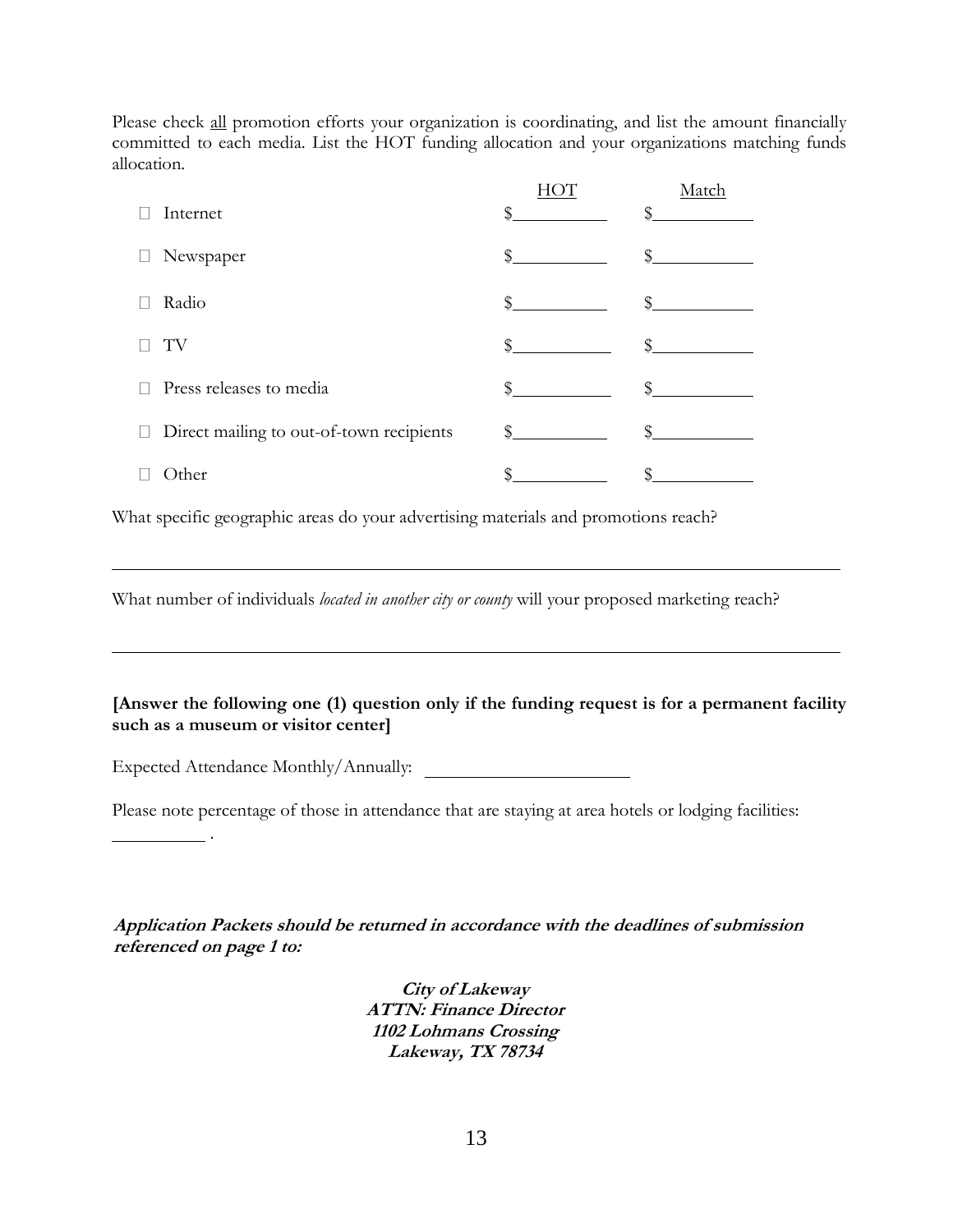# **C - PUBLICITY FACT SHEET**

Please provide the following information so that your event/activity/facility can be promoted accurately and effectively by the City of Lakeway. Return the completed form to City of Lakeway, ATTN: Finance Director, 1102 Lohmans Crossing, Lakeway, TX 78734.

|                                     | Free/paid parking, availability of parking, availability of motorcoach parking, availability of camping:                                                                                                                                                                                                                         |
|-------------------------------------|----------------------------------------------------------------------------------------------------------------------------------------------------------------------------------------------------------------------------------------------------------------------------------------------------------------------------------|
| about your event/activity/facility] | Brief publicity description [Please include, in fifty words or less, what you want the public to know<br>,我们也不能在这里的时候,我们也不能在这里的时候,我们也不能不能不能不能不能不能不能不能不能不能不能不能不能不能不能。<br>第2012章 我们的时候,我们的时候,我们的时候,我们的时候,我们的时候,我们的时候,我们的时候,我们的时候,我们的时候,我们的时候,我们的时候,我们的时候,我                                                                         |
|                                     | ,我们也不会有什么。""我们的人,我们也不会有什么?""我们的人,我们也不会有什么?""我们的人,我们也不会有什么?""我们的人,我们也不会有什么?""我们的人<br><u> 1989 - Andrea Santa Andrea Andrea Andrea Andrea Andrea Andrea Andrea Andrea Andrea Andrea Andrea Andrea Andr</u><br><u> 1989 - Andrea Santa Andrea Andrea Andrea Andrea Andrea Andrea Andrea Andrea Andrea Andrea Andrea Andrea Andr</u> |
|                                     |                                                                                                                                                                                                                                                                                                                                  |
|                                     |                                                                                                                                                                                                                                                                                                                                  |
|                                     |                                                                                                                                                                                                                                                                                                                                  |
| Best time to contact:               |                                                                                                                                                                                                                                                                                                                                  |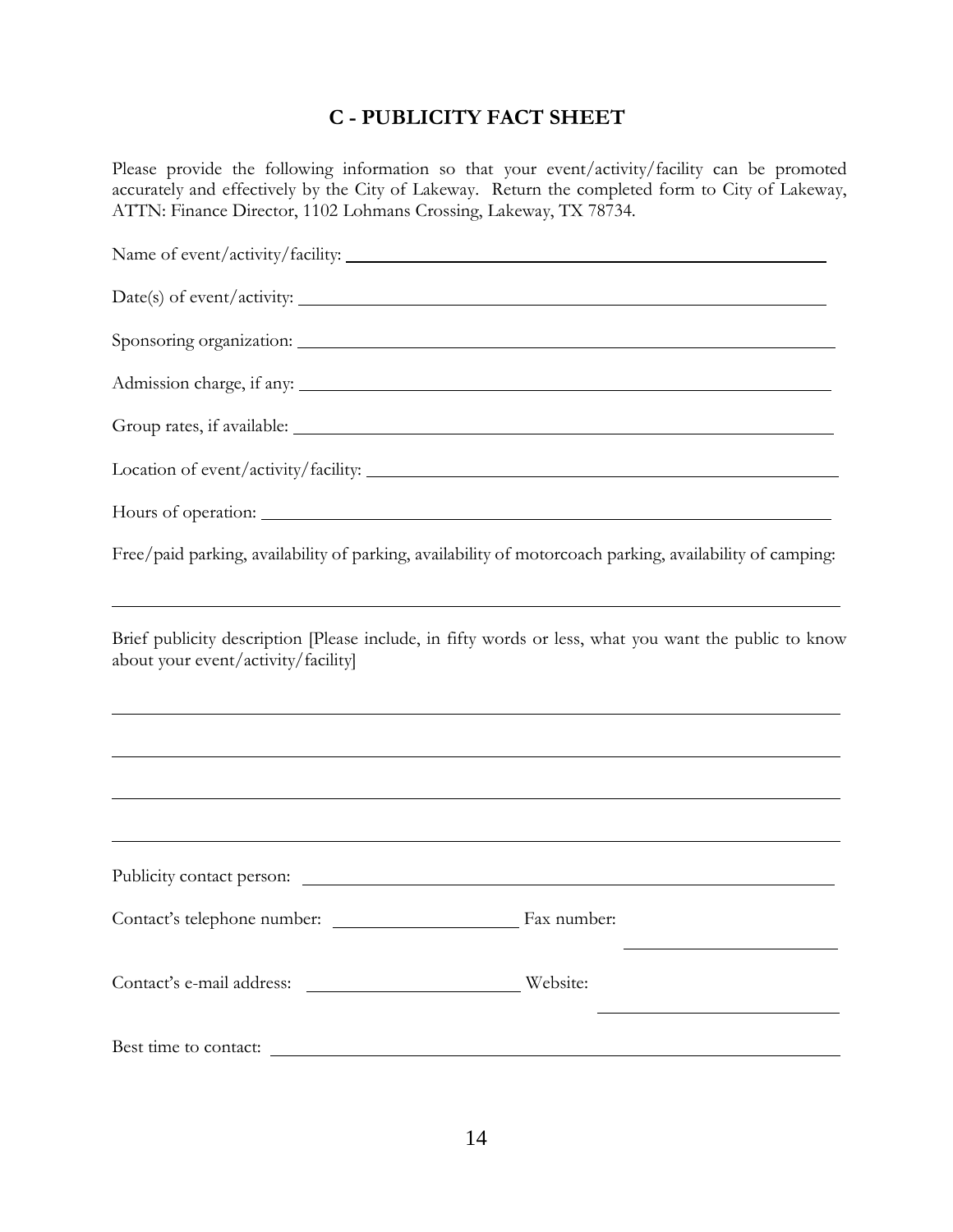# **POST-FUNDING ANALYSIS AND PROOFS OF PAYMENT ORGANIZATION INFORMATION**

| EVENT/ACTIVITY/FACILITY INFORMATION                                                                                   |
|-----------------------------------------------------------------------------------------------------------------------|
|                                                                                                                       |
|                                                                                                                       |
| Primary location of funded event/activity/facility: _____________________________                                     |
| Primary purpose of funded event/activity/facility: ______________________________                                     |
|                                                                                                                       |
|                                                                                                                       |
| Specific explanation of how HOT funds were spent: _______________________________                                     |
| <u> 1989 - Johann Stoff, deutscher Stoff, der Stoff, der Stoff, der Stoff, der Stoff, der Stoff, der Stoff, der S</u> |
|                                                                                                                       |
|                                                                                                                       |
|                                                                                                                       |
|                                                                                                                       |
|                                                                                                                       |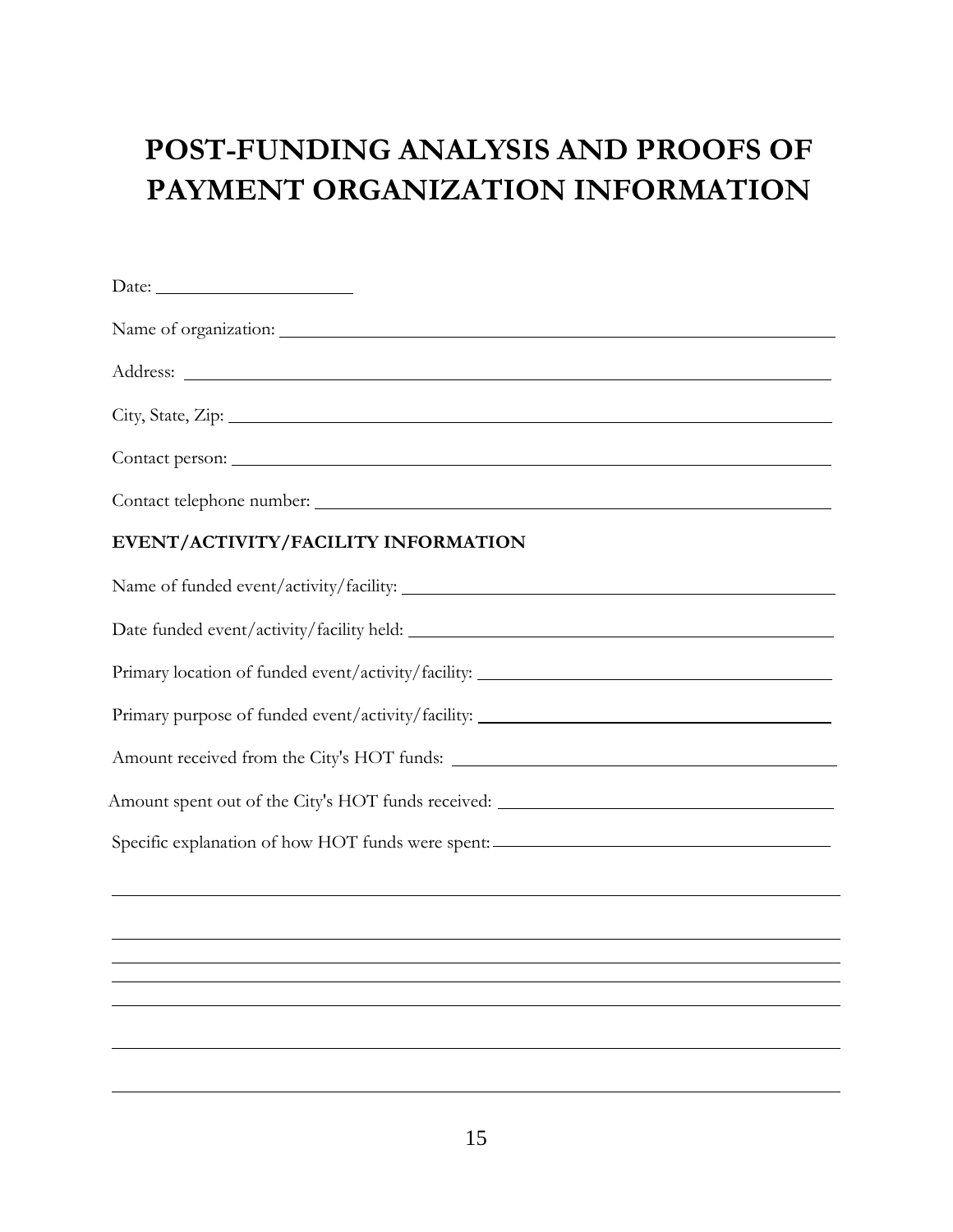How many years have you held this event/activity/facility?

How many people did you *predict* would attend this event/activity/facility? [Note: this should be the number you submitted in Application]

How many people do you estimate *actually attended* the event/activity/facility?

How many room nights were generated at Lakeway area hotels, motels, inns, and bed-and-breakfast establishments by attendees of this event/activity/facility?

If this event/activity/facility has been funded by HOT funds in the last three (3) years, how many room nights were generated at Lakeway area hotels, motels, inns, and bed-and- breakfast establishments by attendees of this event/activity/facility?

Last Year:

Two Years Ago:

Three Years Ago:

What method did you use to determine the number of people who booked rooms at Lakeway area hotels, motels, inns, and bed-and-breakfast establishments by attendees of this event/activity/facility? [For example, room block usage information, survey of hoteliers, etc.]

Was a room block established for this event/activity/facility at an area hotel and, if so, did the room block fill?

If the room block did not fill, how many rooms were picked up?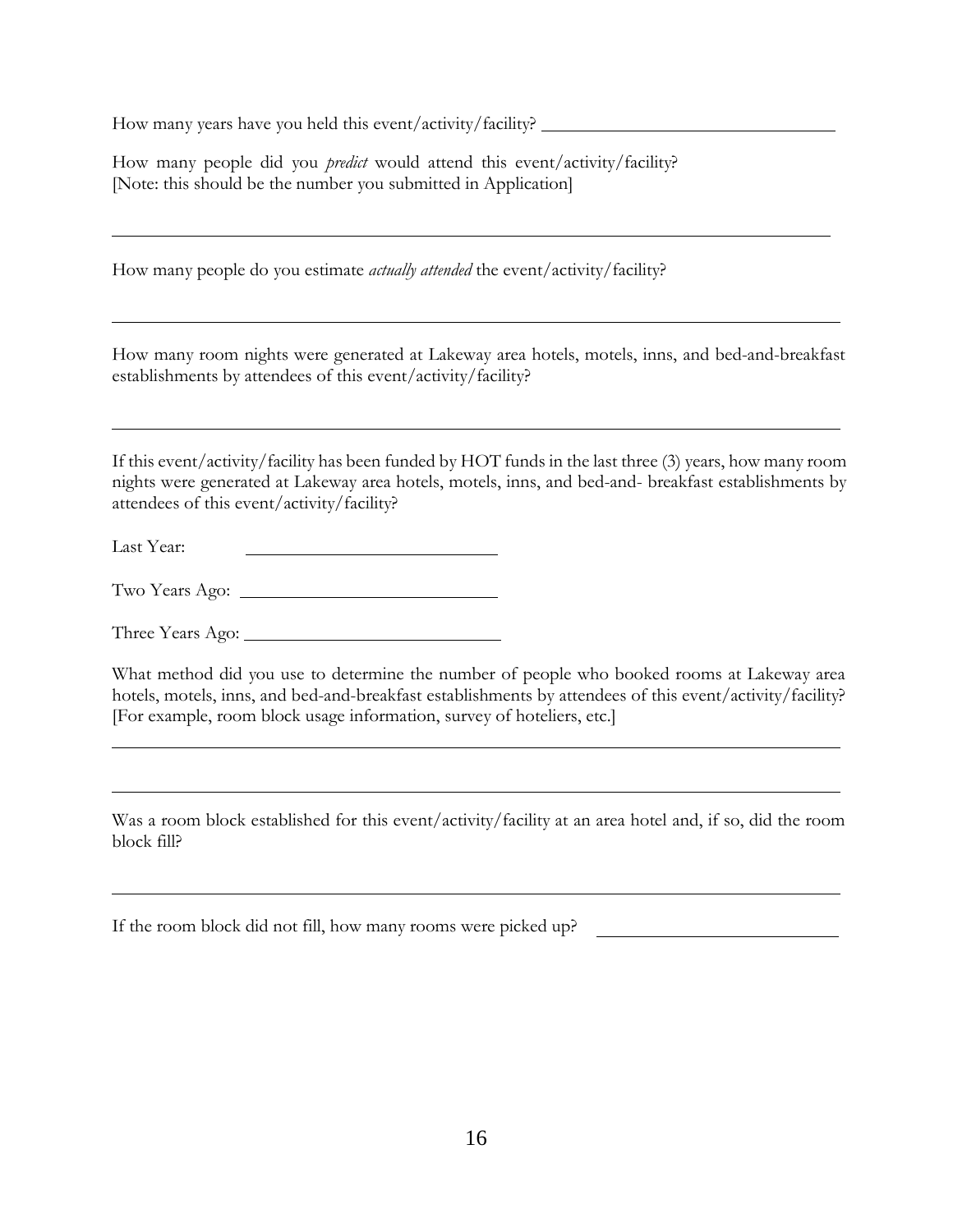Please check all efforts your organization actually used to promote this event/activity/facility, and how much money was actually spent in each category not just spending related to HOT funds received:

| Internet         |                                                        |
|------------------|--------------------------------------------------------|
| □ Newspaper      | $\,$                                                   |
| Radio            | $\frac{1}{2}$<br><u> a shekara ta 1999 a shekara t</u> |
| TV               | $\frac{\ }{\ }$                                        |
| □ Press Releases | $\frac{1}{2}$                                          |
| □ Direct Mail    | \$                                                     |
| )ther            |                                                        |

What new marketing initiatives did you utilize to promote hotel and convention activity for this event/activity/facility?

**Attach actual documents showing how Lakeway was recognized in your advertising/promotional campaign.**

**Attach actual documents showing all forms of advertising/promotion used in your campaign. If the item itself does not indicate the medium used (i.e. radio, TV, print, or mail) or exactly where the advertising took place, please include other information that would show the location of the advertising and medium utilized.**

**Attach actual invoices, receipts, and proofs of payment for ALL expenditures on which HOT funds were used in whole or in part.**

What Lakeway businesses did you utilize for food, supplies, materials, printing, etc.?

If event-related, how many individuals actually participated in the event/activity/facility?